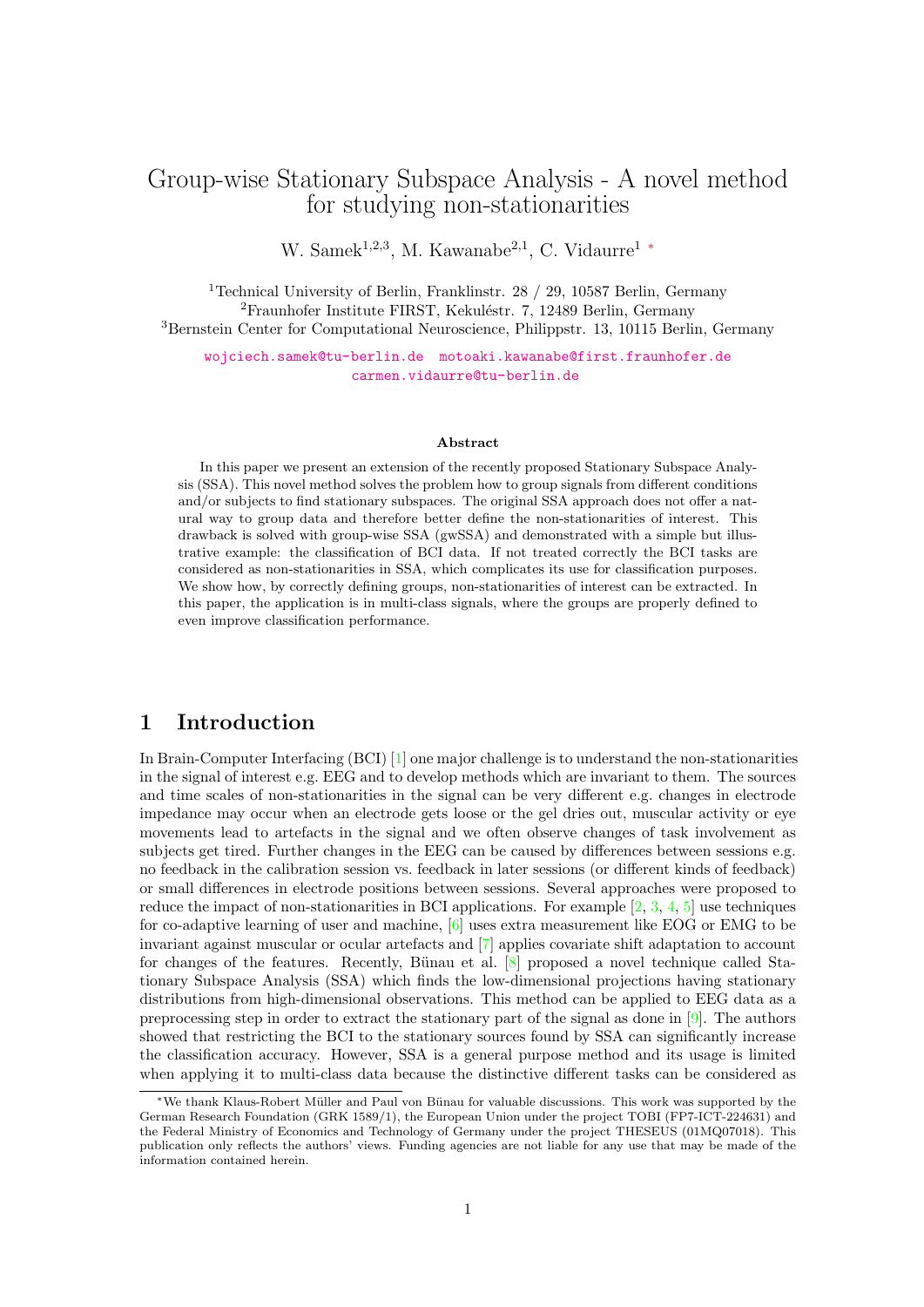non-stationary components of the signal (it is expected that the statistical properties of the data change with the task) and therefore disregarded. To avoid this, the data needs to be carefully preprocessed. In this paper we extend the work of Bünau et al.  $[9]$  and propose a group-wise Stationary Subspace Analysis (gwSSA) method which allows to compute the stationary subspace from different conditions and/or subjects. We analyse the emerging stationarity and non-stationarity patterns obtained from five volunteers and show that our method is better suited for multi-class data and consequently outperforms SSA.

This paper is organized as follows. In the next section we present SSA and introduce our group-wise approach. After that in Section 3 we apply it to a dataset of five subjects performing motor imagery and analyse the results in Section 4. We conclude in Section 5 with a discussion.

### 2 Group-wise Stationary Subspace Analysis

Stationary Subspace Analysis (SSA) [\[8\]](#page-3-7) is a novel method to factorize a high-dimensional multivariate time-series into its stationary and non-stationary components. Its underlying assumption is that the observed signal  $\mathbf{x}(t)$  is a linear superposition of the stationary  $\mathbf{s}^s(t)$  and non-stationary  $\mathbf{s}^{\mathfrak{n}}(t)$  sources

$$
\mathbf{x}(t) = A\,\mathbf{s}(t) = \begin{bmatrix} A^{\mathfrak{s}} & A^{\mathfrak{n}} \end{bmatrix} \begin{bmatrix} \mathbf{s}^{\mathfrak{s}}(t) \\ \mathbf{s}^{\mathfrak{n}}(t) \end{bmatrix},\tag{1}
$$

and A is an invertible matrix. The goal of SSA is to find a linear transformation  $\hat{A}^{-1}$  that separates the s-sources from the n-sources. For that the signal  $x(t)$  is divided into epochs and an optimization criterion is employed to recover the sources. More precisely, SSA minimizes the distance measured as Kullback-Leibler-Divergence  $D_{\text{KL}}$ , between the distribution of the estimated s-sources in each epoch (described by first two moments) and the standard normal distribution.

The idea behind group-wise SSA (gwSSA) is to consider groups of epochs<sup>[1](#page-1-0)</sup> in order to find projections which are as stationary as possible in each group. This does not necessarily imply stationarity across all epochs, however, it has the important advantage that one can combine data from many subjects to conduct group studies or one can group different conditions for a single subject, for example for classification. Since the objective function of gwSSA measures the distances between the distribution of the epoch and the mean distribution of the group, it can be written as

$$
L(R) = \sum_{i=1}^{M} \sum_{j=1}^{N_i} D_{\text{KL}} \left[ \mathcal{N}(\hat{\boldsymbol{\mu}}_{ij}^{\mathfrak{s}}, \hat{\Sigma}_{ij}^{\mathfrak{s}}) \mid \mid \mathcal{N}(\overline{\boldsymbol{\mu}}_{j}^{\mathfrak{s}}, \overline{\Sigma}_{j}^{\mathfrak{s}}) \right],
$$
 (2)

where M is the number of groups,  $N_i$  is the number of epochs in group i,  $\mathcal{N}(\hat{\mu}_{ij}^{\mathfrak{s}}, \hat{\Sigma}_{ij}^{\mathfrak{s}})$  is the distribution of epoch j in group i and  $\mathcal{N}(\overline{\mu}_{j}^{\mathfrak{s}}, \overline{\Sigma}_{j}^{\mathfrak{s}})$  $j$ ) is the average distribution in group *i*. As with SSA it is possible minimize the objective function by conjugate gradient descend in the space of antisymmetric matrices (see [\[8\]](#page-3-7) for details).

### 3 Data

The data used in this paper consists of two calibration (i.e. without feedback) recordings from five healthy participants. The volunteers performed motor imagery of two limbs, specifically 'left hand' and 'foot'. The cues were presented either visually (with an arrow appearing in the centre of the screen) or auditory (a voice announcing the task to be performed), resulting in two different datasets for each user. In this experiment, the training data was the calibration with visual stimuli and the testing data, the calibration with auditory stimuli. The preprocessing parameters (frequency band and time interval) were subject-optimized in the training test, which consisted of 132 trials (equally distributed for each class). The testing set contained the same number of trials as the training dataset. The data was recorded with a multichannel system of 85 electrodes densely

<span id="page-1-0"></span><sup>1</sup>Epochs can be grouped according to different criteria e.g. each subject and/or condition can represent a group.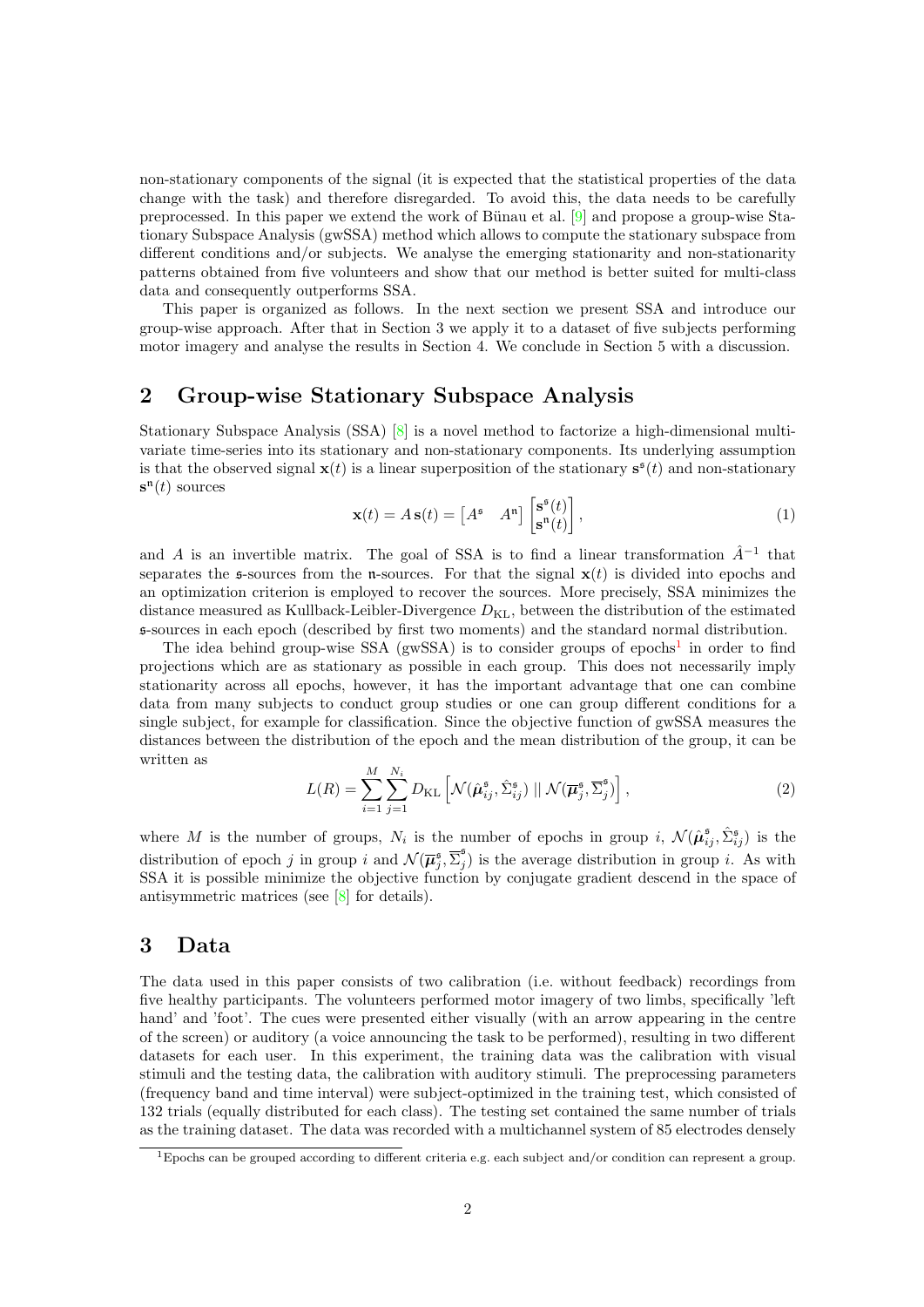| Methods / Subjects              | Subject 1 | Subject 2 | Subject 3 | Subject 4 Subject 5 |      |
|---------------------------------|-----------|-----------|-----------|---------------------|------|
| Without SSA                     | 90.9      | 80.0      | 73.3      | 70.8                | 94.2 |
| $SSA$ (epoch=1 trial)           | 90.9      | 60.0      | 82.5      | 70.8                | 82.5 |
| $SSA$ (epoch=1 trial per class) | 87.8      | 75.8      | 77.5      | 74.1                | 93.3 |
| $gwsSA$ (groups=classes)        | 91.7      | 78.3      | 80.0      | 77.5                | 97.5 |

<span id="page-2-0"></span>Table 1: Comparison of classification accuracies for five subjects performing motor imagery. The SSA-based methods are applied as preprocessing step i.e. the bandpass-filtered EEG data are projected to the stationary subspace before performing CSP. The target dimensionality is selected via 5-fold cross-validation on the training data. From the results we see that our group-wise SSA method performs better than the other approaches, especially on subject 3, 4 and 5. The direct application of SSA (without trial concatenation) performs very poorly on subject 2 and 5, probably because it removes the differences between the classes.

covering the motor cortex at 1000 Hz. After filtering, it was down-sampled to 100 Hz. The features are extracted using log-band power on CSP filtered channels. The CSP filters were computed in the training test (three filters were selected per class). Finally, the classifier was Linear Discriminant Analysis (LDA). In the case of applying SSA or gwSSA, the band-pass filtered EEG data of the training set was used to feed the algorithm. The data was projected in the resulting stationary dimensions and after that the same feature extraction method as explained above was applied. SSA and gwSSA were restarted 50 times in order to avoid local minima and the dimensionality of the stationary subspace was selected via 5-fold cross-validation on the training set.

### 4 Results

In this section we compare our group-wise SSA to three baselines, namely SSA which takes every trial as an epoch, SSA which combines trials of opposite classes (as done in [\[9\]](#page-3-8)) and no SSA. We apply gwSSA to each subject using two groups i.e. one group consist of trials which are labeled as 'left hand' whereas all 'foot' trials are in the other group. This is to assure that differences between both classes are not treated as non-stationarities and ignored. In Table [1](#page-2-0) we see that gwSSA greatly improves the classification accuracies of subject 3, 4 and 5 while leaving the other subjects more or less at baseline level. Although SSA with trial combination also leads to higher classification accuracies in those subjects, it performs worse than gwSSA. We conjecture that this is because our method solves the problem in a principled way and does not require heuristics such as concatenation of trials with opposing labels. As expected the direct application of SSA (without trial combination) performs poorly as important differences between both classes may be treated as non-stationarities. In order to understand why group-wise SSA improves classification performance, we consider the changes which occur between training and test phase. In Figure [1](#page-3-9) we plot the mean differences in power between the training and test features. Since we provided the visual cue only in the training phase, we observe large changes in the occipital areas. Although our SSA approach is computed on training data only, it greatly reduces these changes providing more stationary features. The most significant noise reduction can be observed for subjects who improve the most. By analysing the changes in power for each trial we can identify the locations of non-stationarities. These locations vary between subjects and can partially explain the results difference between subjects 1, 2 and 3, 4, 5. The first two subjects do not benefit from applying SSA as non-stationarities are located in areas which are important for discrimination (i.e. important information may be discarded), whereas in the other group the changes lie in the occipital area.

## 5 Conclusion

We presented an extension of the SSA algorithm which can identify stationary brain sources from groups of subjects and/or conditions. We showed that our group-wise SSA method can be naturally